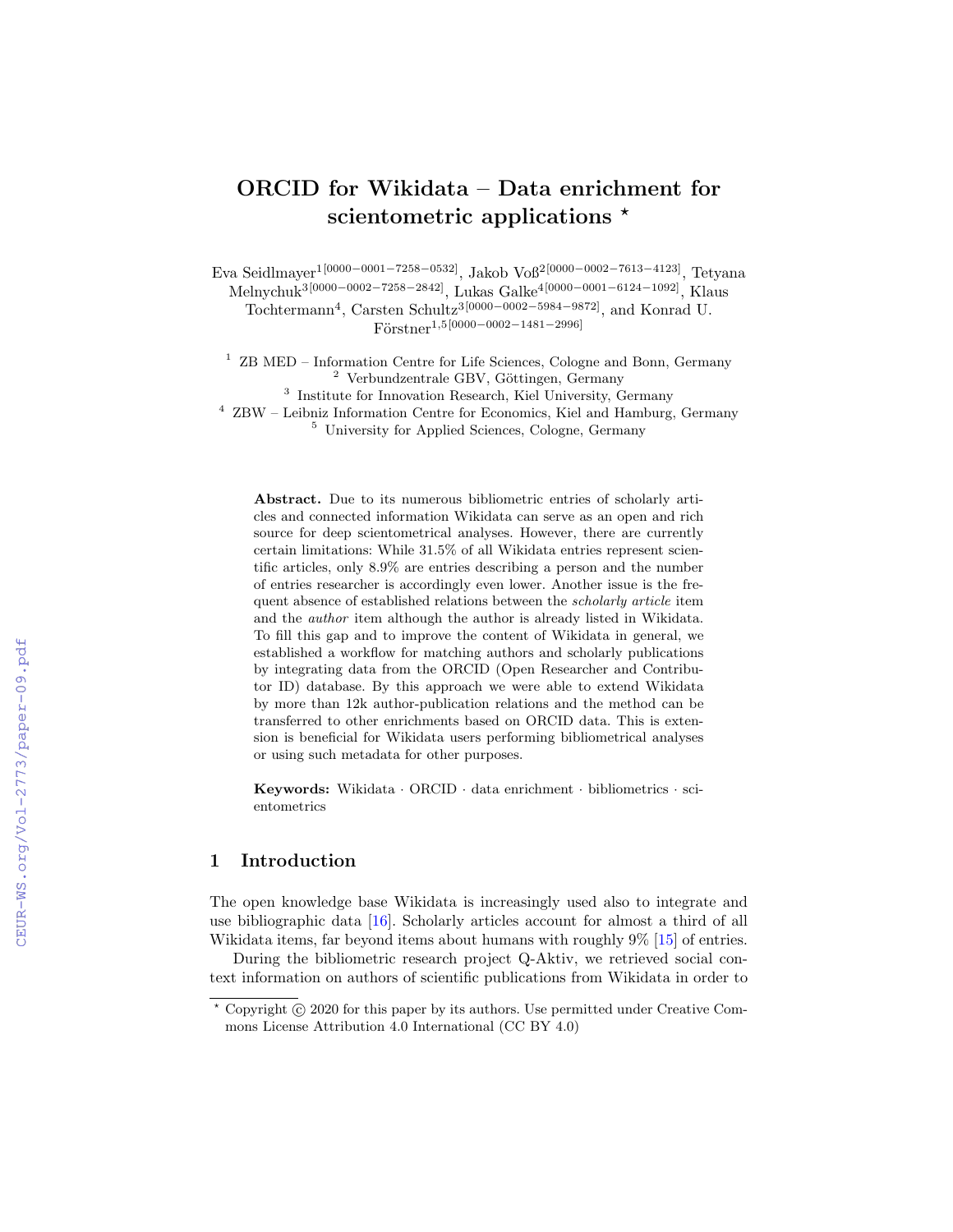#### 2 E. Seidlmayer et al.

integrate the information into our data set. Of more than 8M scholarly publications published by 39.5M authors from the 1953 till May 2019 related to the topic of cholesterol we were able to find about 95% in Wikidata. However, meta data for only 3% of the authors could be retrieved and used downstream for the analysis of social context. In order to avoid the common problems of author disambiguation, we used the relation between author items and publication items for identification of authors. There we determined two major reasons for this observation: Missing Wikidata items for authors and the absence of represented relations publications and their authors in Wikidata.

To overcome this shortcoming and to improve the foundation for bibliographic analysis in general, we established a workflow for matching authors and ingesting ORCID data [\[9\]](#page-6-0). ORCID provides a authors centric, self-curated collection of scholarly metadata linked to an unique identifier. As of 2020, the ORCID database contains more than 9.6M researcher profiles and includes almost 62M scientific publications linked to these profiles [\[10\]](#page-6-1). The public information of each user's record is published under an open license and can contain details on publications, education, employments, funding as well as further information.

Here we will first present the context of the bibliometric research project in which the need for an improvement of Wikidata information appeared. Afterwards, we will describe, how we harvest ORCID for information on publications and their authors, how we query Wikidata for existing items that are also listed in ORCID and how we perform the matching to items. The benefits of such an ORCID based extension of Wikidata's corpus of scholarly inform especially the inclusion of further relations will become obvious.

### 2 Context and application: bibliometric project Q-Aktiv

Q-Aktiv is a collaborative project of ZB MED - Information Centre for Life Sciences, ZBW – Leibniz information Centre for Economics and Kiel University. The project aims for a better understanding of developing research areas applying a bibliometric analysis. We used scientific publication data annotated with Medical Subject Headings (MeSH) vocabulary by National Library of Medicine (NLM) hosted in ZB MED database "Knowledge Environment" to map topics and relevant documents. By doing so, we were able to observe if publications of two or more distinct research fields that did not share keywords, start doing it at a later time stage. This moving of research topics towards each other can be described as convergence. The opposing phenomenon of research fields is termed divergence. As a third option, a new research topic can evolve in the intersection of converging research area.

In the Q-Aktiv project, we first analyzed the use case cholesterol [\[3\]](#page-5-0). We found that among other observations the concept of cardiovascular diseases as time goes by - enters the field of cholesterol. Analyzing the keywords allocated to the publications, we developed a learning based similarity measure for concepts of evolving research fields. In Q-Aktiv, we calculated the similarity as cosine distance between keywords [\[2\]](#page-5-1). A low cosine distance represents a close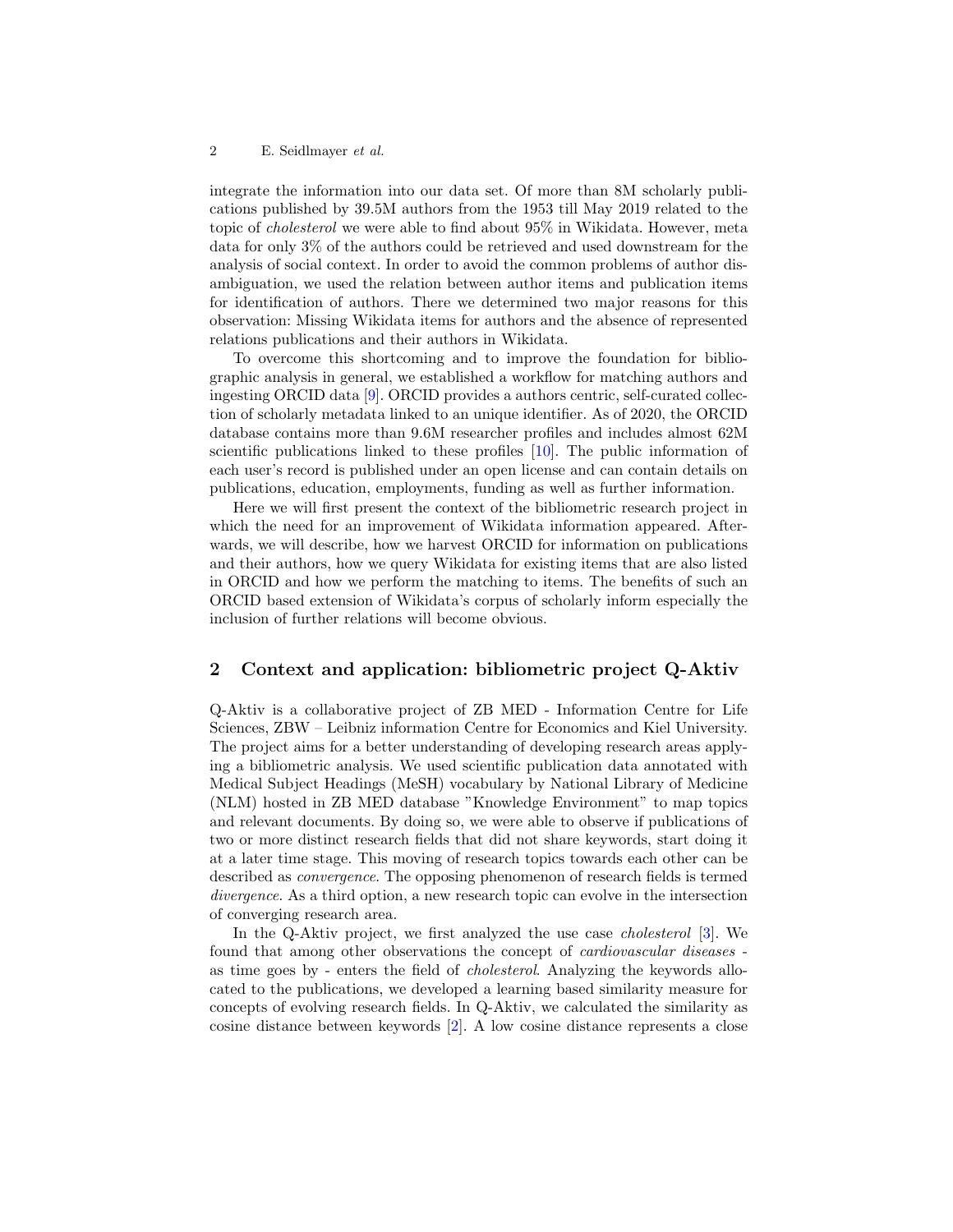relationship between topics that are annotated to the same papers, while a high cosine distance indicates a low similarity of topics.

The learning based network analysis is based on a knowledge graph containing publications, author names and keywords. However, apart from the descriptive observation, we were so far unable to identify reasons for the observed convergence. Still, we could speculate and developed new working hypothesis for this observation: We know that the development of scientific fields is driven by people and that people actively decide address certain rearch questions. Scientists decide to take up topics, and initiate or join collaborative projects. Based on these consideration, the questions emerged who those researchers are who lead to changes of research fields? Does a change in the researchers social environment result in a change of research questions and influence convergence and divergence of scientific fields? Is science – not completely but partially – influenced by a shifting social composition of the group of researchers? Investigations regarding networks, citation behaviour, or social conditions of publication, in particular, would benefit from more information related to the authors and research groups [\[8\]](#page-6-2). One main difficulty is generating a solid data foundation for substantiated analysis [\[4\]](#page-6-3). The inclusion of additional data sources would broaden the basis of infometric analyses and contribute to a consolidation of knowledge. However, we currently face the limitations of existing tools and accessible sources. To obtain a deep understanding of the research fields development, the integration of social context information such as affiliation, gender or education into the analysis can be beneficial. Luckily, such information can be found in Wikidata.

## 3 Wikidata for bibliographic data enrichment

In order to introduce social context information, we haved developed a library written in Python. The library which named "Take it personally" (T.I.P.) supports enrichment of author information based on Wikidata [\[11,](#page-6-4)[13\]](#page-6-5). We chose Wikidata as a source since it provides numerous links via publication identifiers such as DOI (Digital Object identifier), PMID (PubMed ID) and PMC (PubMed Central). In addition, Wikidata's query API support an easy retrieval of information [\[7\]](#page-6-6). Apart from the *scholarly article*  $(Q13442814, [5])$  $(Q13442814, [5])$  $(Q13442814, [5])$  items, authors are represented by the author property (P50, [\[6\]](#page-6-8)) items, which allows to switch from the publication centric view in our bibliographic data source to an author centered view. Wikidata's community approach enables individuals to correct their own entries. With regards to sensible information such as gender, Wikidata introduces queer gender declarations in addition to male and female.

Applying our T.I.P. library, we enriched several data collections based on Wikidata. Overall, we experienced a low coverage of identified authors of publications. For several data sets complied for the topic cholesterol consisting of more than 14M, 8M, and 99k publications, we were able to detect authors for less than 5% of the publications. As comparision: The coverage for a recent COVID-19 data set (23k publications with 138k authors) was with 13% significantly higher.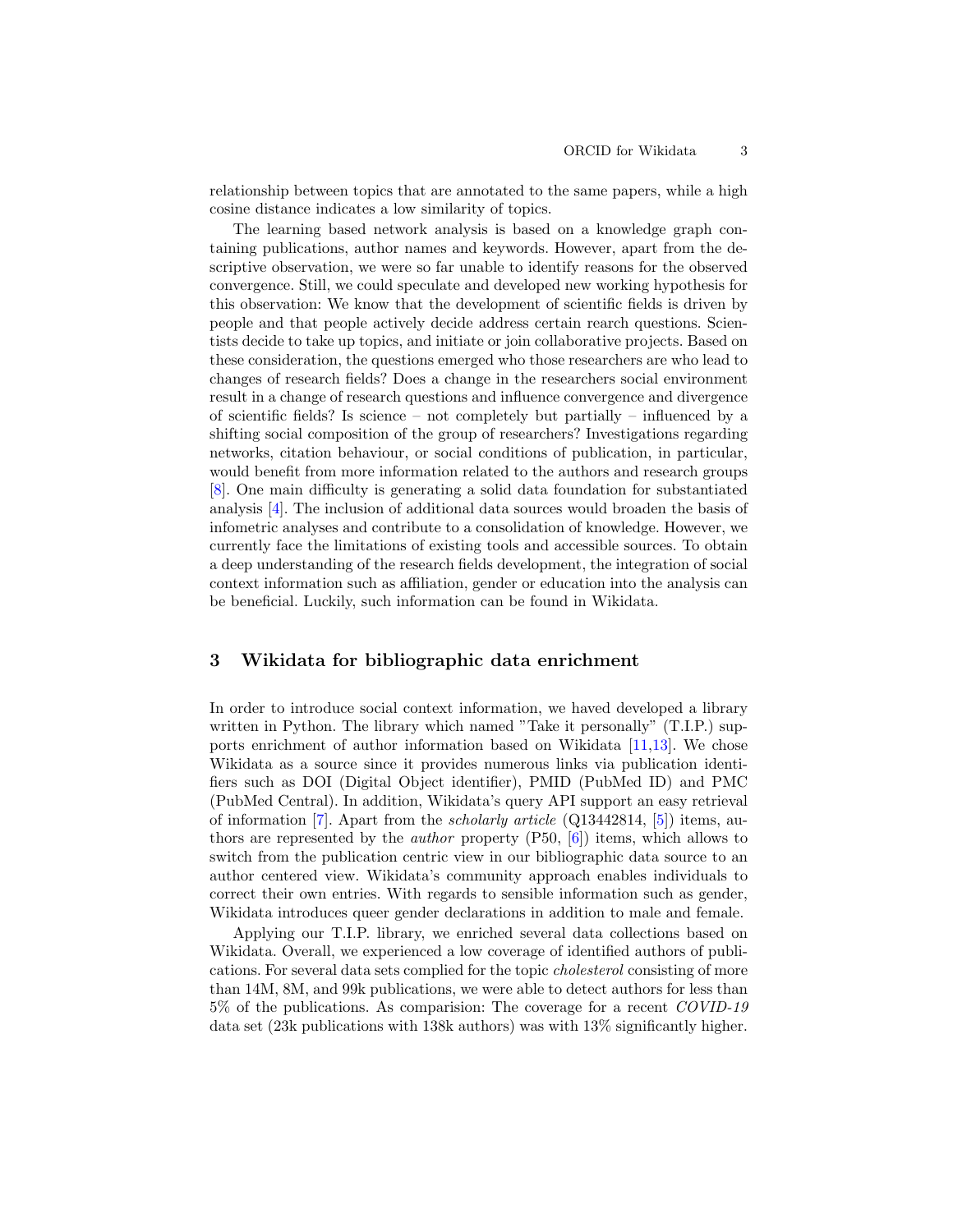4 E. Seidlmayer et al.

We assume that there are two reasons for the low coverage: First, the *choles*terol set contains older publications which are not as well covered and curated as current digitally available publications. The very recent COVID-19 set confirms this assumption with an almost tripled coverage. A second reason are that several conditions are needed to be fulfilled for the identification of authors: On the one hand, the publication itself needs to be registered, on the other hand, the author needs to be registered in Wikidata as well. Furthermore, a link between both items has to be established for the retrieval of information on authors originating from the publication. While tools for manually creating these links exist [\[12\]](#page-6-9), an automatic process would be preferable.

# 4 Establishing publication-author matches with ORCID

To improve the Wikidata based retrieval of social context information on scientific authors, we tried to establish a general approach that is beneficial for a broader community and does not only solve our issue.

ORCID was determined by us as data source that can help to fill the information gap. It contains a large number of researchers with connections to their publications and provides a persistent identifier for these researchers. It can only be created by the researchers themselves and is curated by the person or its institution. The entry may include information regarding the professional CV containing details on publications, education, funding, employment and memberships. Since those statements are made by the researchers themselves the data is highly trustworthy – though the list of literature does not has to be complete. The ORCID organisation publishes the public information under a Creative Commons Zero license (CC0) which allows as frictionless reuse.

The available data snapshop of 2019 contains 673k individuals who have an ORCID account and associated information. 134k of the ORCID ID could be mapped to available Wikidata items.

The rich collection of ORCID could be used to extend Wikidata by numerous further publications.

However, we decided, also after discussion with other members of the Wikidata community, to only use the data set for improving available items. The main argument was to avoid producing a large number records with minimal metadata and no links to or from other items. Bearing also the finit capacity of Wikidata in mind, we therefore focus on *matching existing items* in order to improve and condense the existing data by favouring to introduce rather relations between items than more thin items themselves. Linked data sets live from the connections, not from the actual number of items.

# 5 Estimating the potential of enrichments

For the purpose to estimate the potential of ORCID for matching authors and publications we extracted all publications listed in ORCID-archive-occurrence in Wikidata. The ORCID public data set for 2019 consists of a meta file called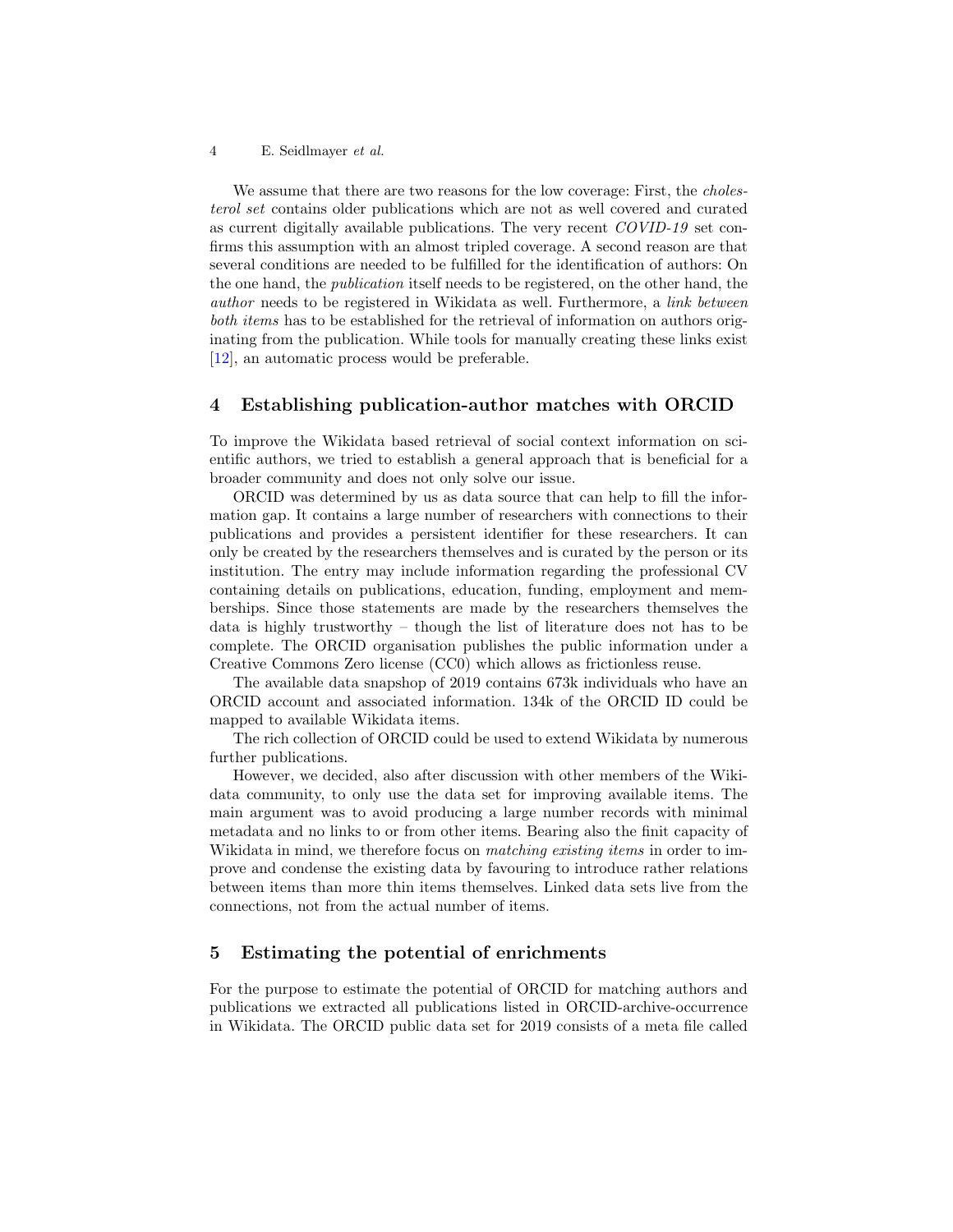summaries and eleven *activities* files  $[1]$ . In the first of the eleven activities files, we had been able to identify 3.8M publications by DOI, PMID, PMC, DNB (Deutsche National Bibliothek ID) and eid (Scopus ID).

For this subset 457k associated publications could be found in Wikidata but only 32k of those had author item linked to them. This means by far the larger share of 425k articles items were not connected to any author item. It is possible that the authors are recorded in the publication item but only with a plain string (Property author name string (P2093, [\[17\]](#page-6-10)), not author (P50, [\[6\]](#page-6-8)). Though, such information cannot be automatically translated into link to author items. At this point it would be easy to introduce the researcher who recorded the publication to ORCID as author to the Wikidata publication item. As mentioned before, the discussion with other members of the Wikidata community revealed that no new items should be created. This is why we limited the approach to authors with existing Wikidata items.

For the 32k publication items recorded with author items in Wikidata, we had to find out if the associated author information contains the known author. Since the publication is extracted from the ORCID file it is still linked to the researcher who declared it as her own or his own. This connection can be taken into account by checking whether the initial author is correctly entered to the publication item.

All together the eleven activities files bear the following content: More than 34M publications registered identified by one or more identifier such as DOI, PubMed id, PubMedCentral id, Scopus id, or DNB id and claimed by the author as own work. Based on this, it was possible to identify more than 2.6M publications registered in Wikidata. For more than 820k of those publications the authors could be detected. Unfortunately, we were facing issues due to the limitation of the Wikidata API which was returning inconsistent numbers of result items for the same requests. We tried to fix this by requesting small chunks of data and multiple passes but still could not solve the issue. This shortcoming of the Wikidata API is also reported by others.

### 6 Data preparation and submission

As a result of the analysis, we created CSV files containing the following identifiers: author item identifier, ORCID ID, given name, family name, article item identifier and multiple item identifiers of all publication-authors. Based on this, we created JSON templates containing the required properties. Wikidata implements a publication centered view of the semantic data. There is no property such as is author of but the conection starting from the publication implemented by the has author propert (has author ). The property can be qualified with the author item identifier. In addition, also P1932, has author string, can be added and qualified with the string of the author.

Applying the tool Wikibase CLI  $[14]$  for creating a bot, we submitted the data as JSON to introduce the information to the publication entries into Wikidata. Afterwards the matching was performed. In total it was possible to includes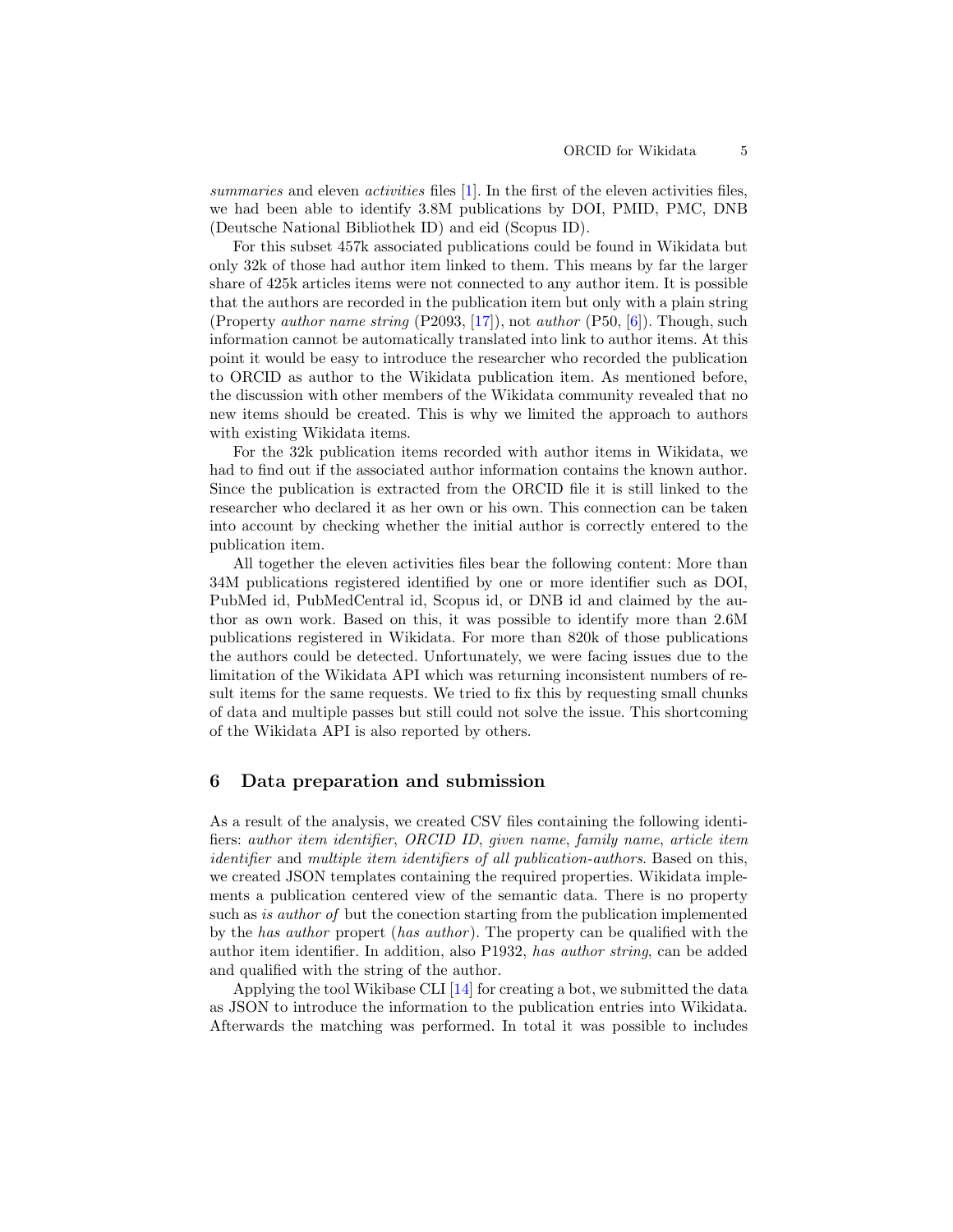6 E. Seidlmayer et al.

more than 948k articles and detect more than 792k authors which did not have an item in Wikidata yet. We found more that 47k authors were listed correctly. Using our bot we had been able to introduce more than 12k authors to the paper items as their originators.

The code for implementing the workflow as Shell and Python Scripts is deposited at Zenodo and can be retrieved at https://doi.org/10.5281/zenodo.4088048.

# 7 Conclusion and outlook

We have developed an efficient approach to improve the author publication links in Wikidata base on data from the ORCID database. As the ORCID researchers enter statements on their own publications, the information is trustworthy and problems of author disambiguation are avoided. Based on this established workflow we can easily introduce any other information included in the ORCID database. This can be direct statements on researcher items regarding aspects of the scientific biography and current research activity. Analogue to the approach of interweaving existing items presented here we could also introduce for example relations between organizations and researchers. It needs to be discussed in the community weather this is the kind of information that Wikidata carries further.

Soon there will be the release of the new ORCID data set for 2020 and we will continue our integration of such data into Wikibase.

#### Acknowledgements

This work was supported by BMBF of Germany within the program Quantitative Wissenschaftsforschung under grant numbers 01PU17013A, 01PU17013B, and 01PU17013C.

The work was worked out in major parts within the fellowship program Freies Wissen (Free Knowledge) 2019 / 2020 by Wikimedia Germany, Stifterverband, and Volkswagenstiftung.

# References

- <span id="page-5-2"></span>1. Figshare: ORCID Public Data File 2019, [https://doi.org/https://doi.org/10.23640/](https://doi.org/https://doi.org/10.23640/ 07243.9988322.v2 ) [07243.9988322.v2](https://doi.org/https://doi.org/10.23640/ 07243.9988322.v2 )
- <span id="page-5-1"></span>2. Galke, L., Melnychuk, T., Seidlmayer, E., Trog, S., Förstner, K. U., Schultz, C. & Tochtermann, K., (2019). Inductive Learning of Concept Representations from Library-Scale Bibliographic Corpora. In: David, K., Geihs, K., Lange, M. & Stumme, G. (Hrsg.), INFORMATIK 2019: 50 Jahre Gesellschaft für Informatik – Informatik für Gesellschaft. Bonn: Gesellschaft für Informatik e.V.. (S. 219-232). DOI: 10.18420/inf2019 26
- <span id="page-5-0"></span>3. Melnychuk, T., Galke, L., Seidlmayer, E., Förstner, K., Tochtermann, K., Schultz, C.: Development of Similarity Measures from Graph-Structured Bibliographic Metadata: An Application to Identify Scientific Convergence. Manuscript submitted for publication for Scientometrics (2020)